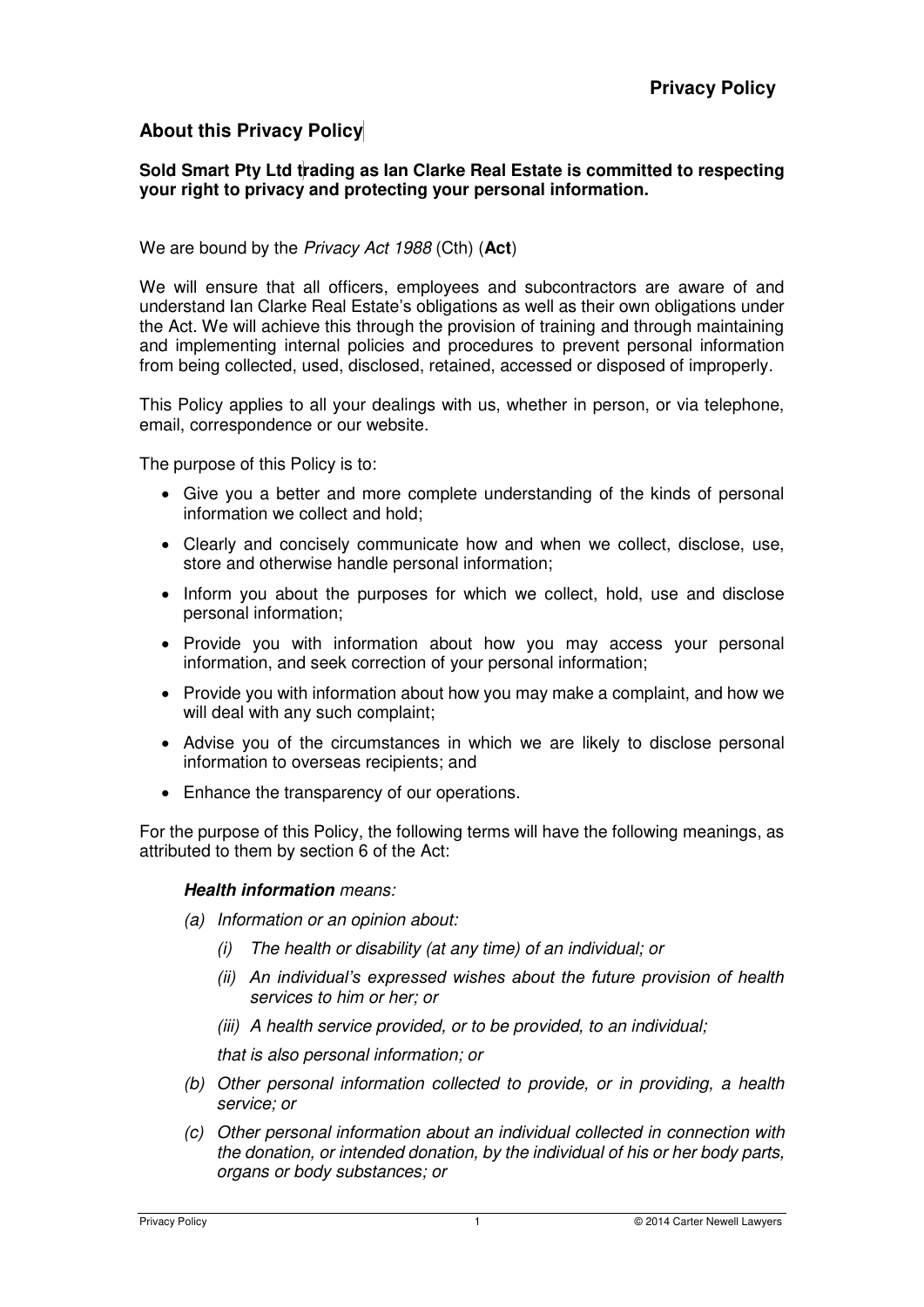*(d) Genetic information about an individual in a form that is, or could be, predictive of the health of the individual or a genetic relative of the individual.*

**Personal information** *means information or an opinion about an identified individual, or an individual who is reasonably identifiable, whether the information or opinion is true or not, and whether the information or opinion is recorded in a material form or not.* 

#### **Sensitive information** *means:*

- *(a) Information or an opinion about an individual's:*
	- *(i) Racial or ethnic origin; or*
	- *(ii) Political opinions; or*
	- *(iii) Membership of a political association; or*
	- *(iv) Religious beliefs or affiliations; or*
	- *(v) Philosophical beliefs; or*
	- *(vi) Membership of a professional or trade association; or*
	- *(vii) Membership of a trade union; or*
	- *(viii) Sexual orientation or practices; or*
	- *(ix) Criminal record*

*that is also personal information; or* 

- *(b) Health information about an individual; or*
- *(c) Genetic information about an individual that is not otherwise health information; or*
- *(d) Biometric information that is to be used for the purpose of automated biometric verification or biometric identification; or*
- *(e) Biometric templates.*

### **Collection of Personal Information**

Whenever you deal with Ian Clarke Real Estate, whether as a current or prospective seller, buyer, lessor or lessee, we will collect personal information in order to provide services to you. We do not collect personal information unless it is reasonably necessary for, or directly related to, one or more of the services we provide or functions we carry out.

The types of personal information we generally collect include but is not limited to:

- Name.
- Date of birth.
- Residential address.
- Postal address.
- Email address.
- Home telephone number.
- Work telephone number.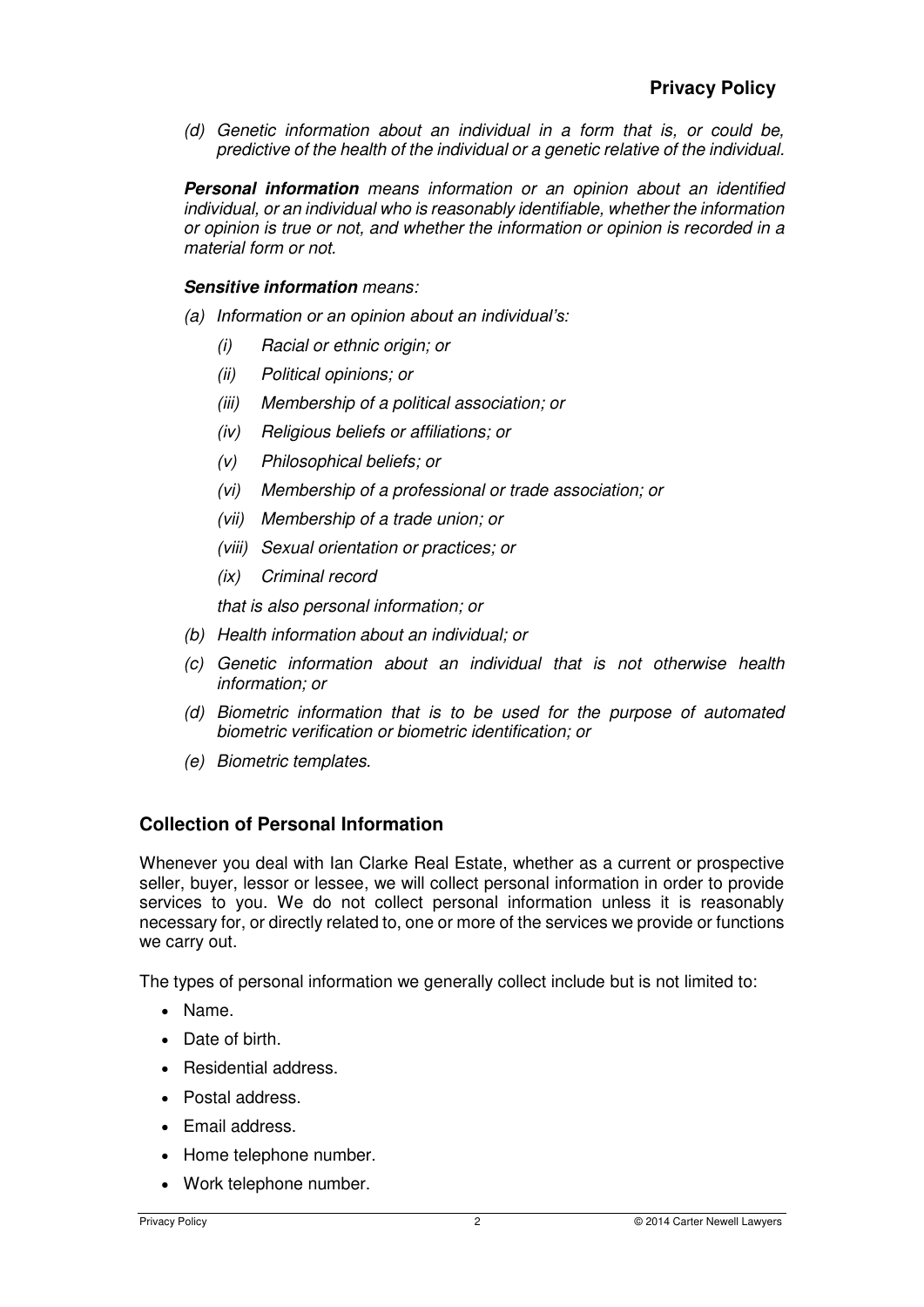- Mobile telephone number.
- Your occupation and business address.
- Financial information including details of your employer, income, name of bank or financial institution.
- Details of your spouse, de facto, dependent children, and roommates.
- Details of properties owned by you.

We will not ordinarily ask you to provide sensitive information. However, there may be circumstances where the information provided by you reveals sensitive information. For example:

- You may require a property with particular features, such as wheelchair ramps. This may reveal health information.
- In providing details of your spouse or de facto partner, this may reveal sensitive information regarding your sexual orientation.

We will only collect sensitive information in circumstances where:

- It is reasonably necessary for one or more of the services we provide or functions we carry out; and
- You consent to the collection of the information; or
- We are required or authorised by law to collect the sensitive information.

We will, if it is reasonable or practicable to do so, collect your personal information directly from you. This may happen when you fill out a form or when you give us personal information in person, or via telephone, email, correspondence or our website.

Sometimes we will collect personal information from a third party or a publicly available source. For example, we may need to collect personal information from a credit reporting agency, your legal adviser, your past or current employers, your previous lessors or property managers, and tenancy information services or databases.

If we receive personal information that we did not solicit, we will determine as soon as reasonably practicable whether we could have lawfully collected that information as part of our functions or activities. If we are not satisfied that we could have lawfully collected the information, then we will (if it is lawful and reasonable) destroy the information or ensure that it is de-identified.

You may choose to deal with us anonymously or under a pseudonym where lawful and practical. Where anonymity or use of a pseudonym will render us unable to provide the relevant service or do business, we may request that you identify yourself.

For example, whenever documents are to be submitted to government agencies or financial institutions, it is essential that we record your name accurately.

## **Use and Disclosure of Personal Information**

Personal information collected by Ian Clarke Real Estate will ordinarily be used for the following purposes: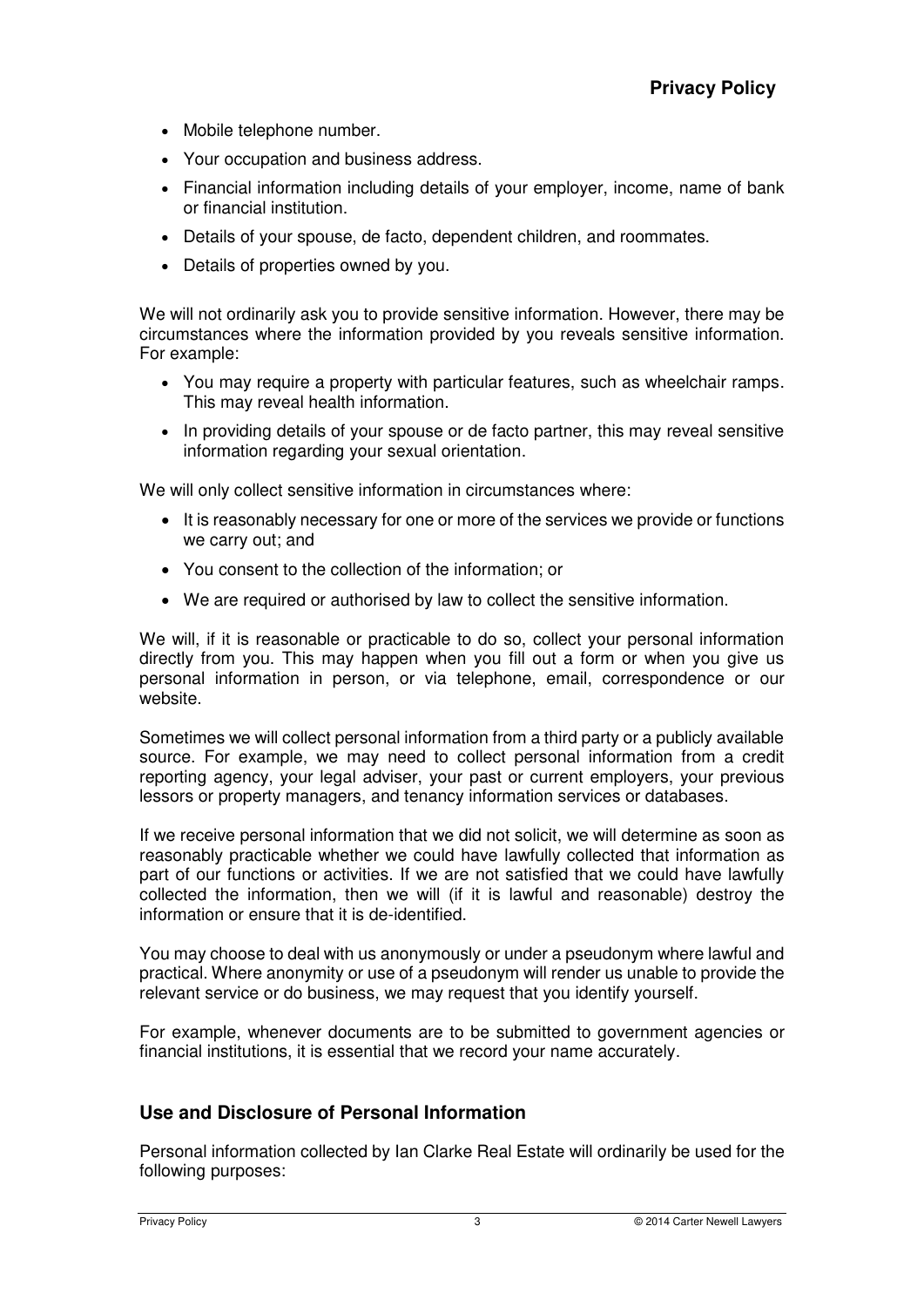- Assisting you to sell your property.
- Assisting you to purchase a property.
- Assisting you to lease a property (either as lessor or lessee).
- Assisting you to obtain a loan.
- Assisting you with payment or refund of a bond.
- Assisting you with tenancy disputes.
- Coordinating repairs or maintenance to a property owned or leased by you.
- Recording or accessing information at the Titles Registry Office or other governmental agency.
- Recording or accessing information at the Residential Tenancies Authority.
- Recording or accessing information on tenancy information services or databases.
- Client and business relationship management.
- Marketing of products and services to you.

In order to achieve the purposes described above, we may disclose your personal information to the persons/organisations described below:

- In the event that you are a seller or a lessee, we may disclose your personal information to prospective buyers of the property owned or leased by you.
- In the event that you are a buyer or a lessee, we may disclose your personal information to the sellers of the property you are purchasing or leasing.
- Your legal advisor(s) and the legal advisor(s) representing the other party(s) involved in your transaction.
- Your financial institution and/or financial advisor.
- Insurance providers and brokers;
- Utility providers and utility connection service providers;
- Persons or organisations involved in providing, managing or administering your product or service, including independent contractors engaged by us as real estate agents;
- Tradespeople engaged by us to repair or maintain a property owned or leased by you;
- Organisations involved in maintaining, reviewing and developing our business systems, procedures and infrastructure including maintaining or upgrading our computer systems.
- Persons or organisations involved in purchasing part or all of our business.
- Organisations involved in the payments systems including financial institutions, merchants and payment organisations.
- The Titles Registry Office or other government agency.
- The Residential Tenancies Authority.
- Tenancy information services or databases.
- Real estate peak bodies.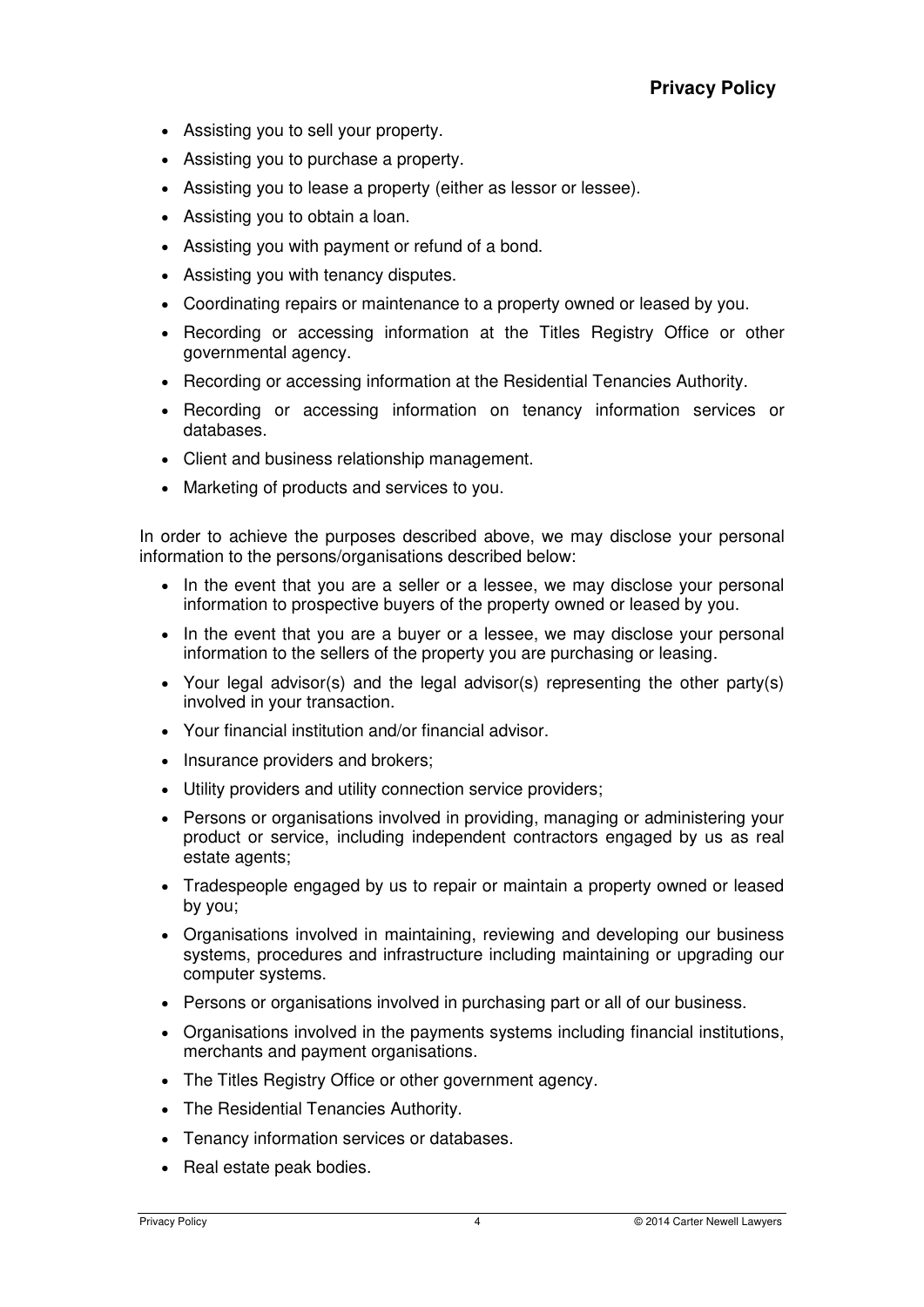- Real estate websites.
- Police.

We will only use and disclose personal information for the primary purpose for which it was initially collected, or for purposes which are directly related to one of our functions or activities.

We will not disclose your personal information to government agencies, private sector organisations or any third parties unless one of the following applies:

- You have consented.
- You would reasonably expect, or you have been told, that information of that kind is usually passed to those individuals, bodies or agencies.
- It is otherwise required or authorised by law.
- It is reasonably necessary for enforcement related activities conducted by, or on behalf of, an enforcement body (e.g. police, ASIC, Immigration Department).

Personal information provided to Ian Clarke Real Estate may be shared with its related companies. We will take all reasonable and practical measures to keep such information strictly confidential.

In the course of providing services to you, it may be necessary for us to enter your personal information into forms generation software and real estate websites. Depending on the terms of use of such software and websites, a third party may acquire rights to use or disclose information entered into the relevant forms or websites.

The collection and use of personal information by third parties may be subject to separate privacy policies or the laws of other jurisdictions.

Ian Clarke Real Estate may transfer your personal information to overseas countries] in order to perform one or more of our functions or activities. In these circumstances, we will take reasonable steps to ensure that the overseas recipient does not breach the Australian Privacy Principles in relation to the information.

Like many other businesses in Australia, Ian Clarke Real Estate may rely on third party suppliers or contractors to provide specialised services such as web hosting, cloud computing technology and data storage services. If personal information is provided to these suppliers and contractors in order to enable them to perform the agreed tasks, we will make every effort to ensure that the supplier or contractor handles the personal information in accordance with the Act and the Australian Privacy Principles. We will also require all suppliers and contractors to provide privacy undertakings and enter into confidentiality agreements.

There may be limited circumstances in which it is necessary for us to collect a government related identifier such as your tax file number or Centrelink reference number. We will not use or disclose your government related identifiers unless we are required or authorized to do so by law or by a court or tribunal order, or in order to fulfill our obligations to a State or Territory authority.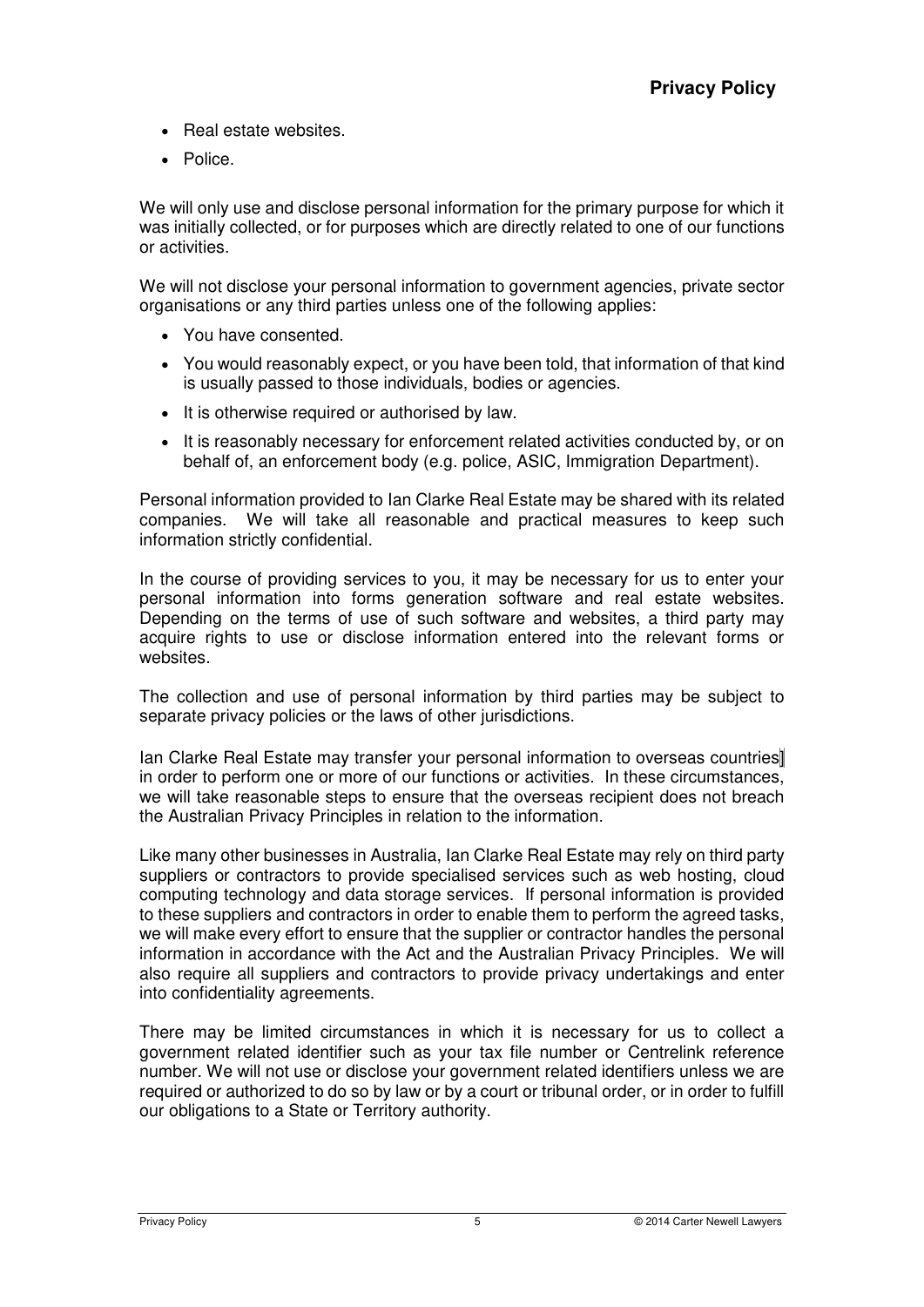## **Marketing our products and services**

Ian Clarke Real Estate may use or disclose your personal information to let you know about products and services in which you may be interested. You can contact us at any time if you no longer wish us to market our products and services to you (see the **Contacting Us** section for more information).

## **Accuracy of Personal Information**

Ian Clarke Real Estate will take reasonable steps to ensure that all personal information it collects, uses or discloses is accurate, complete and up-to-date.

If you believe your personal information is not accurate, complete or up-to-date, please contact us (see the **Contacting Us** section for more information).

## **Security**

Your personal information may be stored in hard copy documents or electronically. Ian Clarke Real Estate is committed to keeping your personal information secure and safe. Some of the ways we do this are:

- Requiring employees and contractors to enter into confidentiality agreements.
- Secure hard copy document storage (i.e. storing hard copy documents in locked filing cabinets).
- Security measures for access to our computer systems.
- Providing a discreet environment for confidential discussions.
- Access control for our buildings.
- Security measures for our websites (see the **Your Privacy on the Internet**  section for more information).

We will review and update our security measures from time to time.

In addition, we will review the personal information and sensitive information held by us from time to time, ensuring that information which is no longer needed for a purpose for which it was initially collected is destroyed or de-identified.

## **Your Privacy on the Internet**

Ian Clarke Real Estate takes care to ensure that the information you provide to us via our website is protected. For example, our website has electronic security systems in place, including the use of firewalls and password access.

You may be able to access external websites by clicking on links we have provided. Those other websites are not subject to our privacy standards, policies and procedures. You will need to contact or review those websites directly to ascertain their privacy standards, policies and procedures.

### **Access to Personal Information**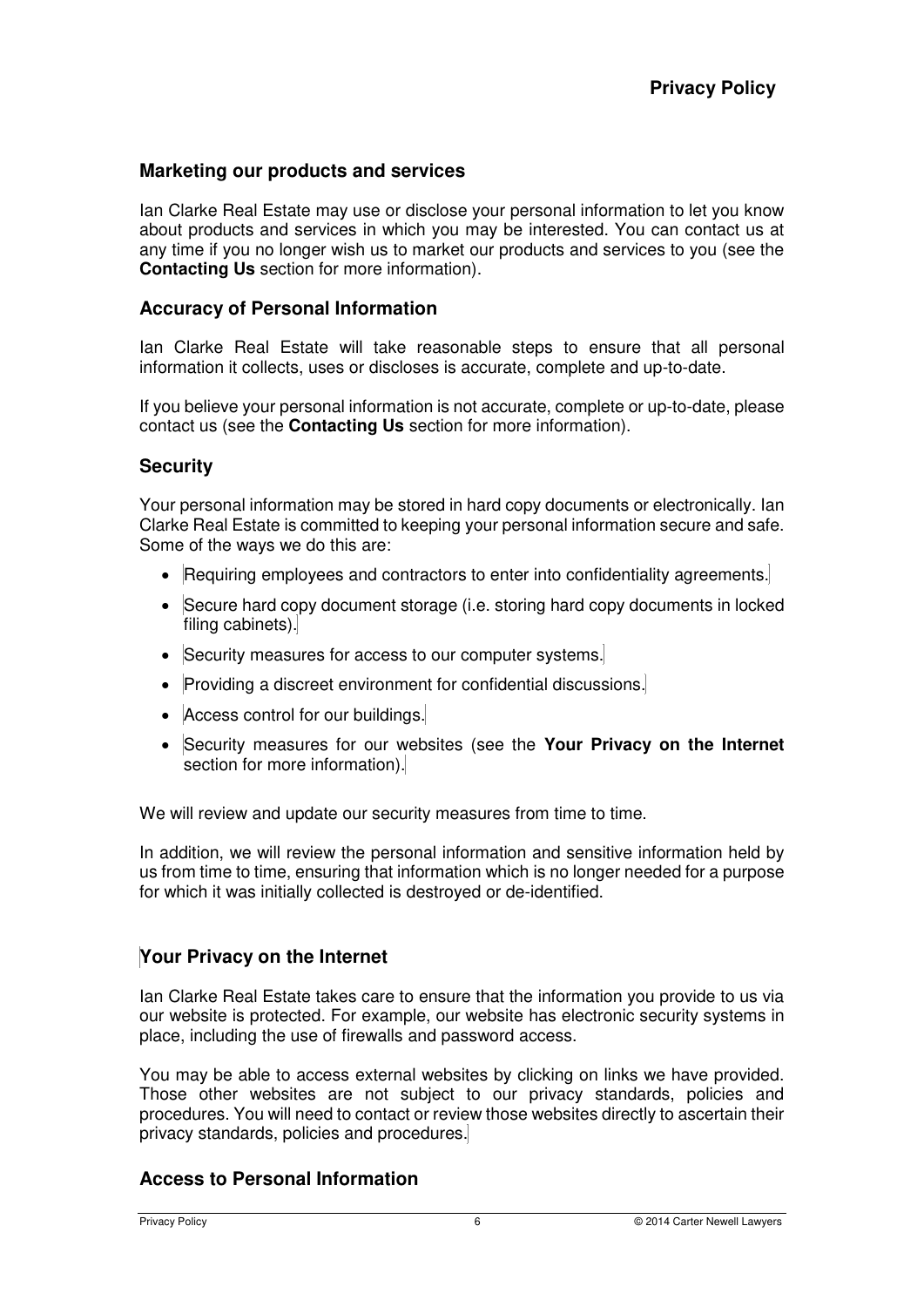You may request access to personal information that Ian Clarke Real Estate holds about you (see the **Contacting Us** section for more information).

We will acknowledge your request within 2 business days of the request being made. Access will usually be granted within 5 business days of our acknowledgment or, if the request involves complex considerations or voluminous photocopying or scanning, within 14 business days. We will let you know which timeframe applies to your request and if any delays are anticipated.

You will need to verify your identity before access to your personal information is granted.

While we cannot and do not charge an "application fee" for you applying to access your personal information, we may charge a fee for actually giving you access to your personal information in your preferred format (where reasonable and possible), which will cover our costs involved in locating and collating information as well as reproduction costs.

Once your request has been processed by Ian Clarke Real Estate, you may be forwarded the information by mail or email or you may personally inspect it at the location where the information is held or another appropriate place. Whenever possible, we will endeavor to make the information available to you in the manner requested by you unless it is unreasonable for us to do so (e.g. if you have asked for the information to be emailed to you, we will endeavor to email the information to you. If the file size would be too large, we may send you the information by hard copy instead of email).

If you are aware that we hold personal information about you that is no longer accurate, complete or up-to-date, please contact us (see the **Contacting Us** section for more information).

If you request access to your personal information, or if you request that we correct your personal information, we will allow access or make the correction unless we consider that there is a sound reason to withhold the information, or not make the correction.

Under the Act, we may refuse to grant access to personal information if:

- We believe that granting access would pose a serious threat to the life, health or safety of any individual, or to public health or public safety.
- Granting access would have an unreasonable impact upon the privacy of other individuals.
- Denial of access is required or authorised by law or by a Court or Tribunal order.
- Giving access would be unlawful.
- The request for access is frivolous or vexatious.
- Legal proceedings are underway or anticipated and the information would not be accessible by way of the discovery process in those proceedings.
- Giving access would reveal our intentions in relation to negotiations between us and you in such a way as to prejudice those negotiations.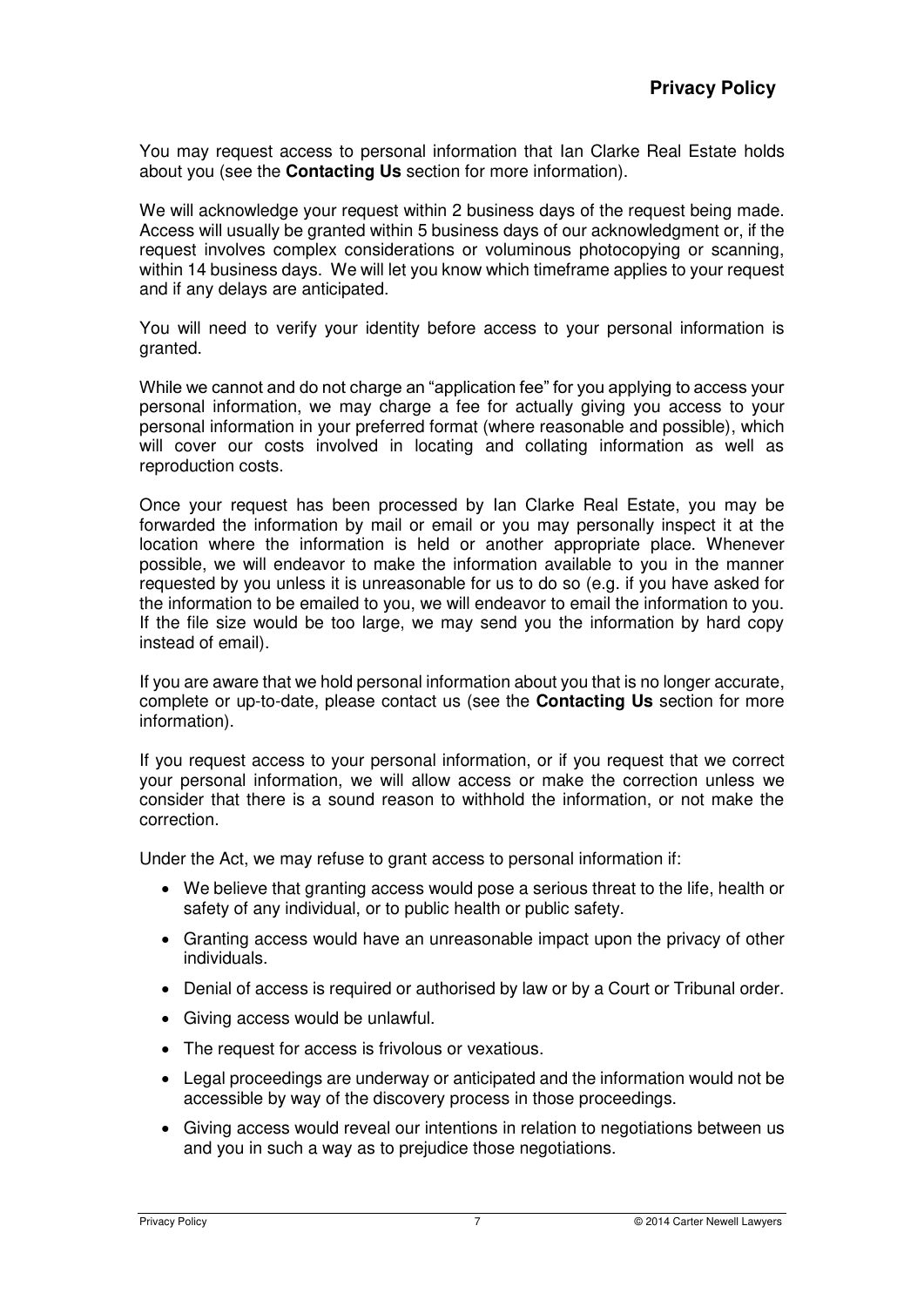- Giving access is likely to prejudice enforcement related activities conducted by, or on behalf of, an enforcement body.
- Giving access is likely to prejudice action being taken or to be taken with respect to suspected unlawful activity or serious misconduct relating to our functions or activities.
- Giving access would reveal information in connection with a commercially sensitive decision-making process.

If we do not agree to make a correction to your personal information, you may provide a statement about the requested corrections, and we will ensure that the statement is apparent to any users of the relevant personal information.

If we do not agree to provide access to your personal information or to correct your personal information, we will provide written reasons for the refusal and the mechanisms available to complain about the refusal (see the **Complaints** section for more information).

# **Contacting us**

You may contact us by mail, email or telephone as follows:

 $\boxed{\equiv}$ 2/ 68 Railway Avenue Railway Estate QLD 4810  $\Box$ ian@icrealestate.com.au  $\mathbf{P}$ 07 4725 7388

# **Complaints**

If you consider that there has been a breach of the Australian Privacy Principles, you are entitled to complain to Ian Clarke Real Estate (see the **Contacting Us** section for more information).

We will acknowledge receipt of a complaint within 2 business days.

We will investigate the complaint and attempt to resolve it within 20 business days after the complaint was received. Where it is anticipated that this timeframe is not achievable, we will contact you to provide an estimate of how long it will take to investigate and respond to the complaint.

If you consider that we have not adequately dealt with a complaint, you may complain to the Office of the Australian Information Commissioner on the below details:

 $\Box$ Officer of the Australian Information Commissioner (OAIC) GPO Box 5218 SYDNEY NSW 2001

 $\Box$